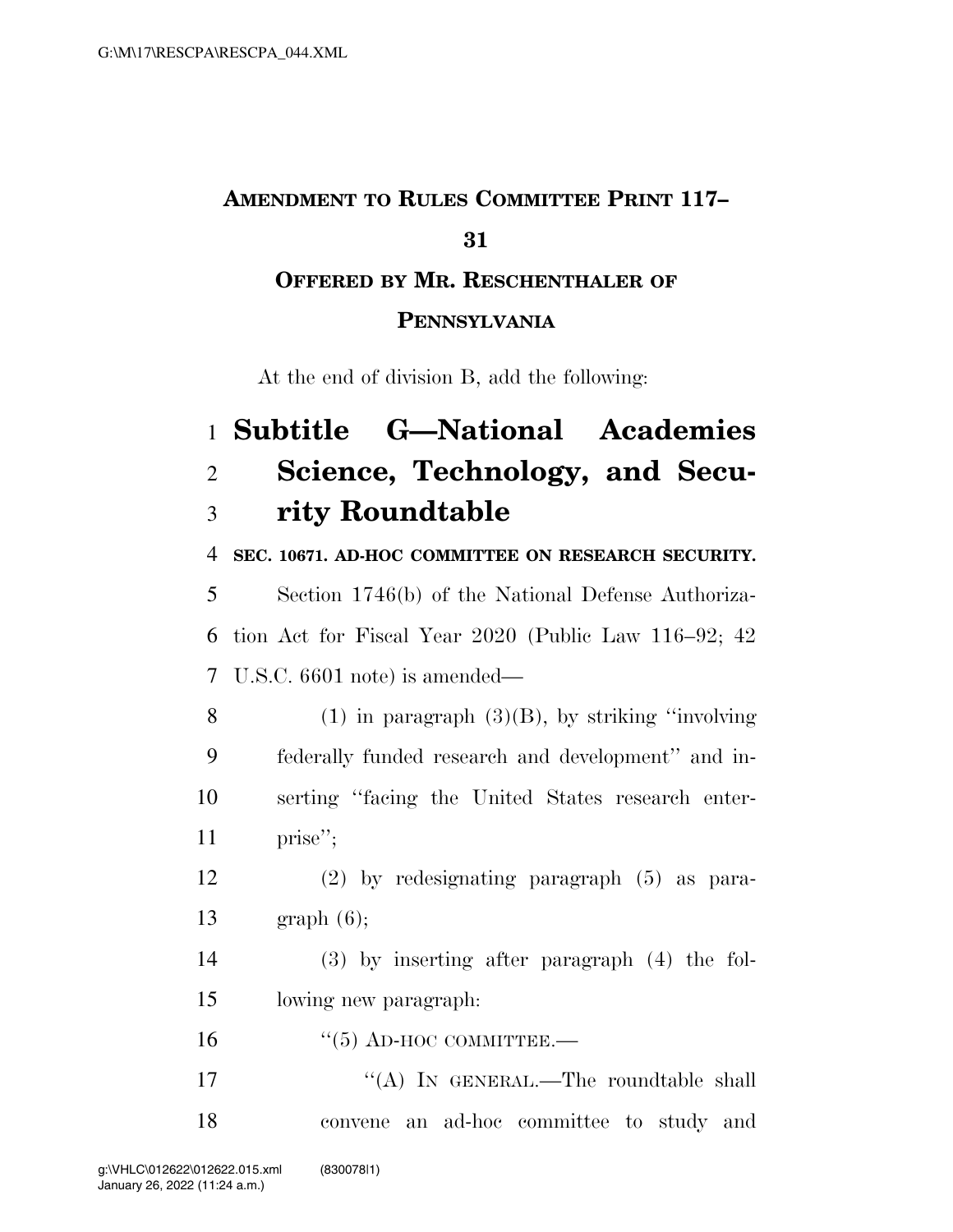| $\mathbf{1}$   | make recommendations on research security        |
|----------------|--------------------------------------------------|
| $\overline{2}$ | issues consistent with paragraph (3).            |
| 3              | "(B) STUDY AND REPORT.—Not later than            |
| $\overline{4}$ | 180 days after the first meeting of the ad-hoc   |
| 5              | committee convened under subparagraph (A),       |
| 6              | such committee shall—                            |
| $\tau$         | "(i) complete a fast-track consensus             |
| 8              | study on the feasibility of establishing an      |
| 9              | independent, non-profit entity (referred to      |
| 10             | in this paragraph as the 'entity' to further     |
| 11             | protect the United States research enter-        |
| 12             | prise against foreign interference, theft,       |
| 13             | and espionage; and                               |
| 14             | "(ii) submit to the relevant commit-             |
| 15             | tees a report on the results of the study.       |
| 16             | "(C) ELEMENTS.—The report required               |
| 17             | under subparagraph $(B)(ii)$ shall include anal- |
| 18             | ysis and recommendations with respect to each    |
| 19             | of the following:                                |
| 20             | "(i) The organizational structure of             |
| 21             | the entity.                                      |
| 22             | "(ii) The appropriate relationship be-           |
| 23             | tween the entity and the Federal govern-         |
| 24             | ment, including the interagency working          |
| 25             | group established under subsection (a).          |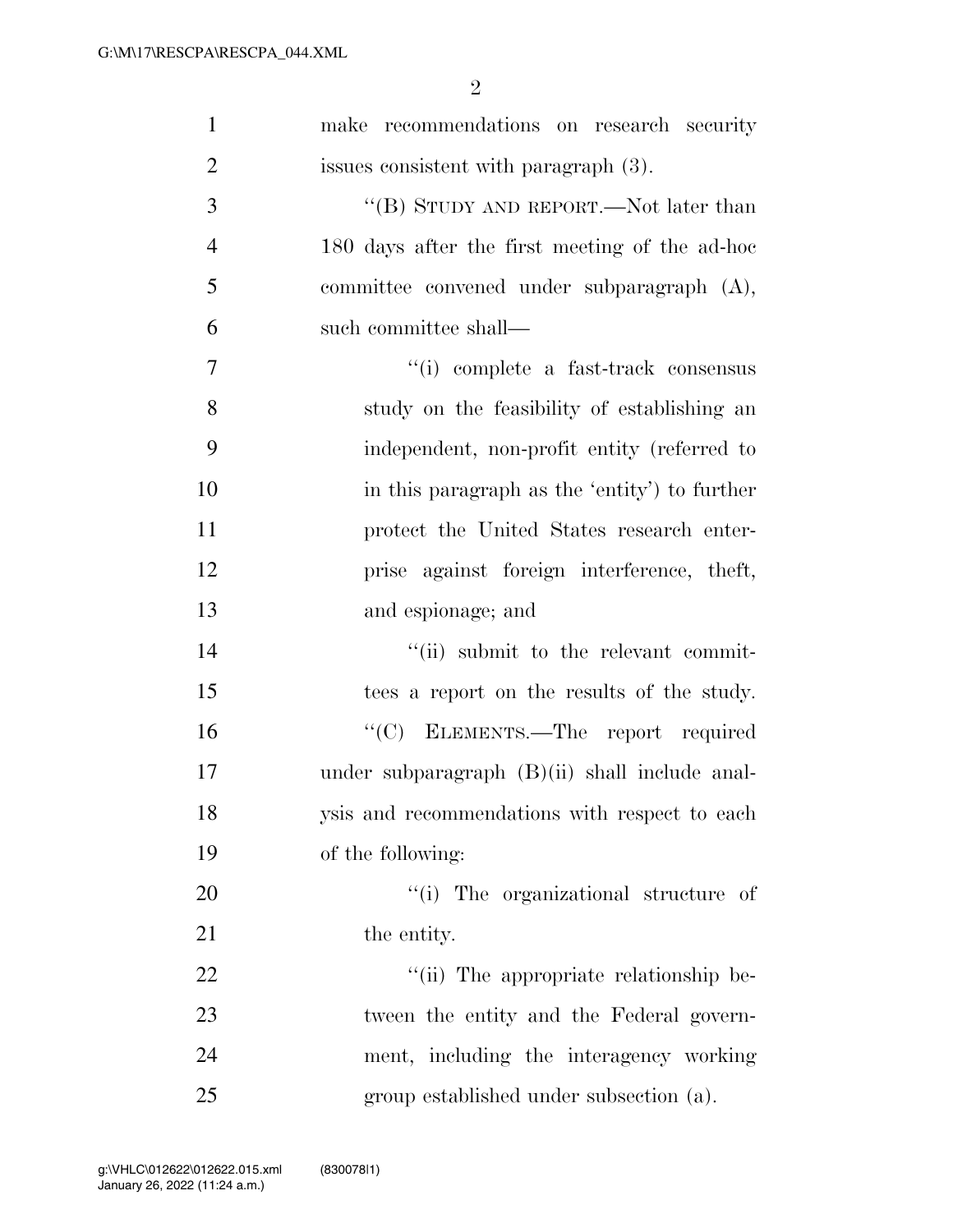| $\mathbf{1}$   | "(iii) The appropriate level of finan-       |
|----------------|----------------------------------------------|
| $\overline{2}$ | cial resources needed to establish the enti- |
| 3              | ty.                                          |
| $\overline{4}$ | "(iv) A self-sustaining funding model        |
| 5              | for the entity.                              |
| 6              | $f'(v)$ Whether and how the entity           |
| $\overline{7}$ | $can$ —                                      |
| 8              | "(I) enable informed, proactive,             |
| 9              | and unbiased risk assessment for and         |
| 10             | by the United States research enter-         |
| 11             | prise;                                       |
| 12             | $\lq\lq$ (II) in coordination with the       |
| 13             | interagency working group established        |
| 14             | under subsection (a), the Federal            |
| 15             | agencies that comprise the working           |
| 16             | group, and the roundtable under this         |
| 17             | subsection, promote actionable and           |
| 18             | timely information sharing among the         |
| 19             | United States<br>research<br>enterprise      |
| 20             | about foreign interference, theft, and       |
| 21             | espionage of research and develop-           |
| 22             | ment;                                        |
| 23             | "(III) provide non-punitive, non-            |
| 24             | legally binding advice to the United         |
| 25             | States research enterprise, including        |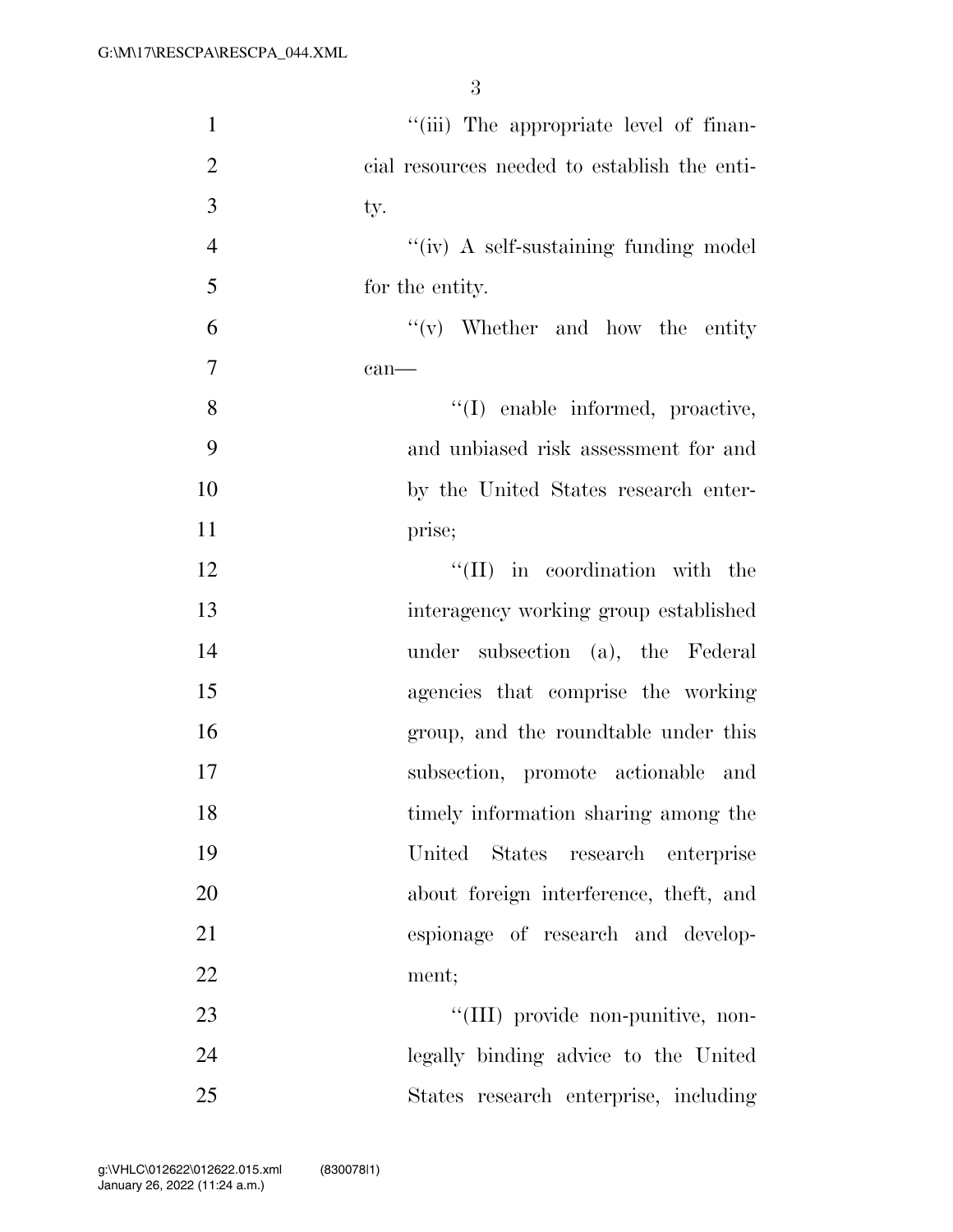| $\mathbf{1}$   | frontline researchers, about foreign in-  |
|----------------|-------------------------------------------|
| $\overline{2}$ | ference, theft, and espionage including   |
| 3              | advice with respect to risks associated   |
| $\overline{4}$ | with international partnerships and       |
| 5              | foreign talent recruitment programs;      |
| 6              | $\lq\lq$ (IV) secure the trust and active |
| 7              | participation of the United States re-    |
| 8              | search enterprise;                        |
| 9              | $``(V)$ regularly conduct open-           |
| 10             | source intelligence analysis to provide   |
| 11             | actionable and timely unclassified in-    |
| 12             | formation to the United States re-        |
| 13             | search enterprise about foreign inter-    |
| 14             | ference, theft, and espionage, includ-    |
| 15             | ing analysis to be tailored specifically  |
| 16             | for the purpose of assisting frontline    |
| 17             | researchers in making security-in-        |
| 18             | formed decisions; and                     |
| 19             | "(VI) offer products and services         |
| 20             | to the United States research enter-      |
| 21             | prise to help inform research security    |
| 22             | efforts such as analyses of global re-    |
| 23             | search and development trends, advice     |
| 24             | regarding intellectual property pro-      |
| 25             | duction and protection, market anal-      |